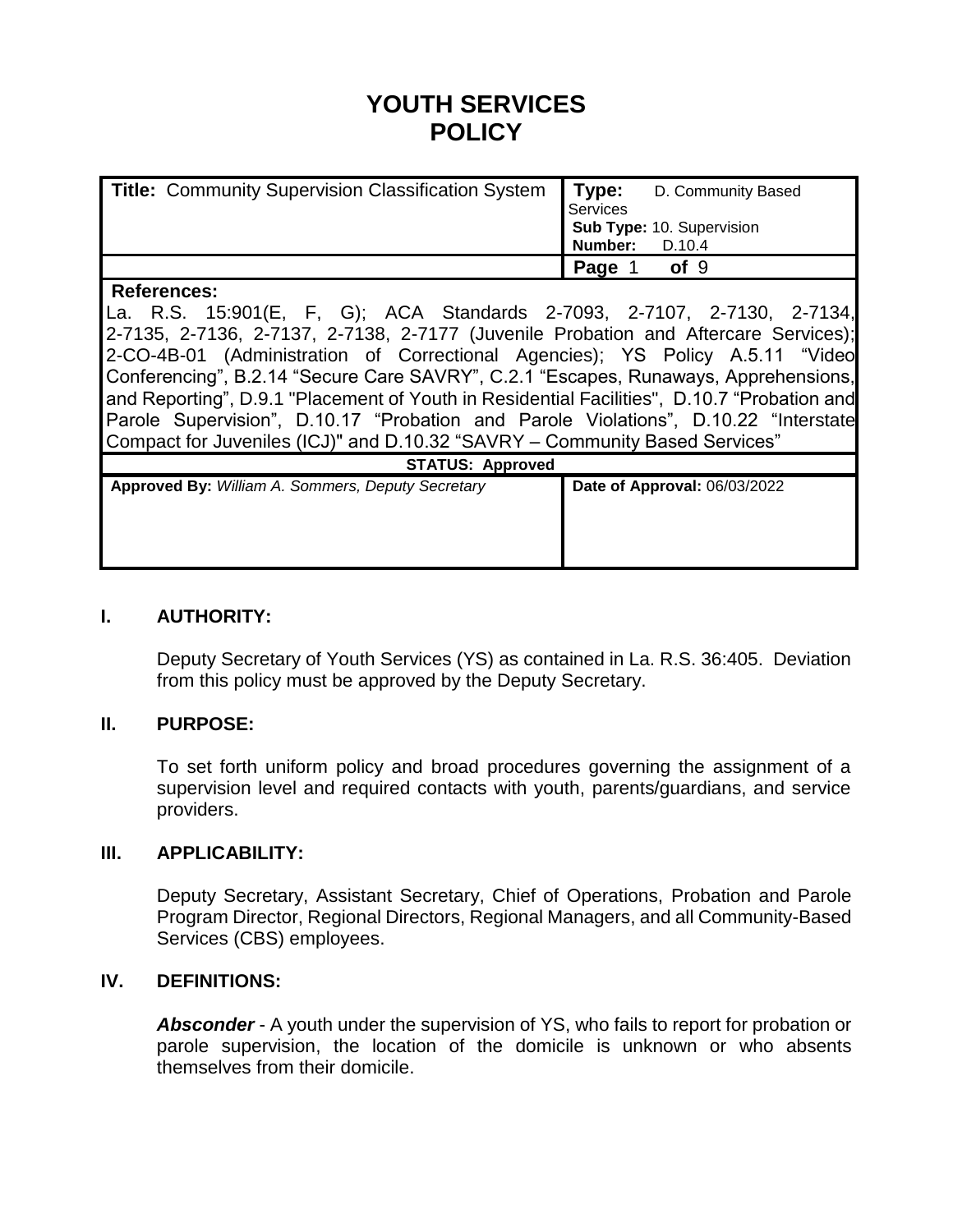*Community Based Services (CBS) -* Includes all regional probation and parole offices located throughout the state.

*Deferred Dispositional Agreement (DDA)* – An agreement which takes place after the youth has been adjudicated delinquent and remains in effect for six (6) months unless the court releases the youth prior to the expiration date. The DDA may be extended for an additional six (6) months or longer if the youth is a participant in a juvenile drug court, the youth violates the terms of the DDA or a new offense is filed against the youth.

*Graduated Sanctions* **-** An accountability-based, graduated series of sanctions applicable to juveniles within the juvenile justice system to hold such juveniles accountable for their actions. The graduated response grid is a tool used to ensure that sanctions are consistently applied and that youth offenders under supervision will face uniform, immediate, and consistent consequences that correspond to the SAVRY risk seriousness of the probation/parole violation to prevent their subsequent involvement with the juvenile justice system.

*Individual Service Plan (ISP) –* An individualized plan developed by the assigned PPO/J to achieve the desired results for change. The plan is accomplished through the collaborative effort of the PPO/J, youth and parent/guardian. The plan shall contain specific, measurable goals to address the risks, needs and protective factors. The SAVRY, Probation Order, psychological evaluation and other pertinent information shall be used to develop the plan. The ISP is modified throughout supervision as need areas are identified.

**Informal Adjustment Agreement (IAA)** - An agreement entered into by the youth and the prosecutor before there has been a trial or adjudication. It can last for six months. It may be extended for only another six months. If satisfied, the case may be dismissed. If not, the ADA files a petition (who, what, when, where, and how of the offense (Ch. C Art. 844).

*Intensive Supervision* – Intensive Supervision is the highest level of supervision reserved for the most serious violent offenders and chronic non-violent offenders. The objective of intensive supervision is to protect the community, reduce recidivism, rehabilitate, and divert juveniles from further involvement in the juvenile justice system.

*Interstate Compact for Juveniles (ICJ, the Compact)* - A federally established agreement in which the compacting states recognize that each state is responsible for the proper supervision or return of juveniles, delinquents and status offenders who are on probation or parole and who have absconded, escaped or run away from supervision and control and in so doing have endangered their own safety and the safety of others.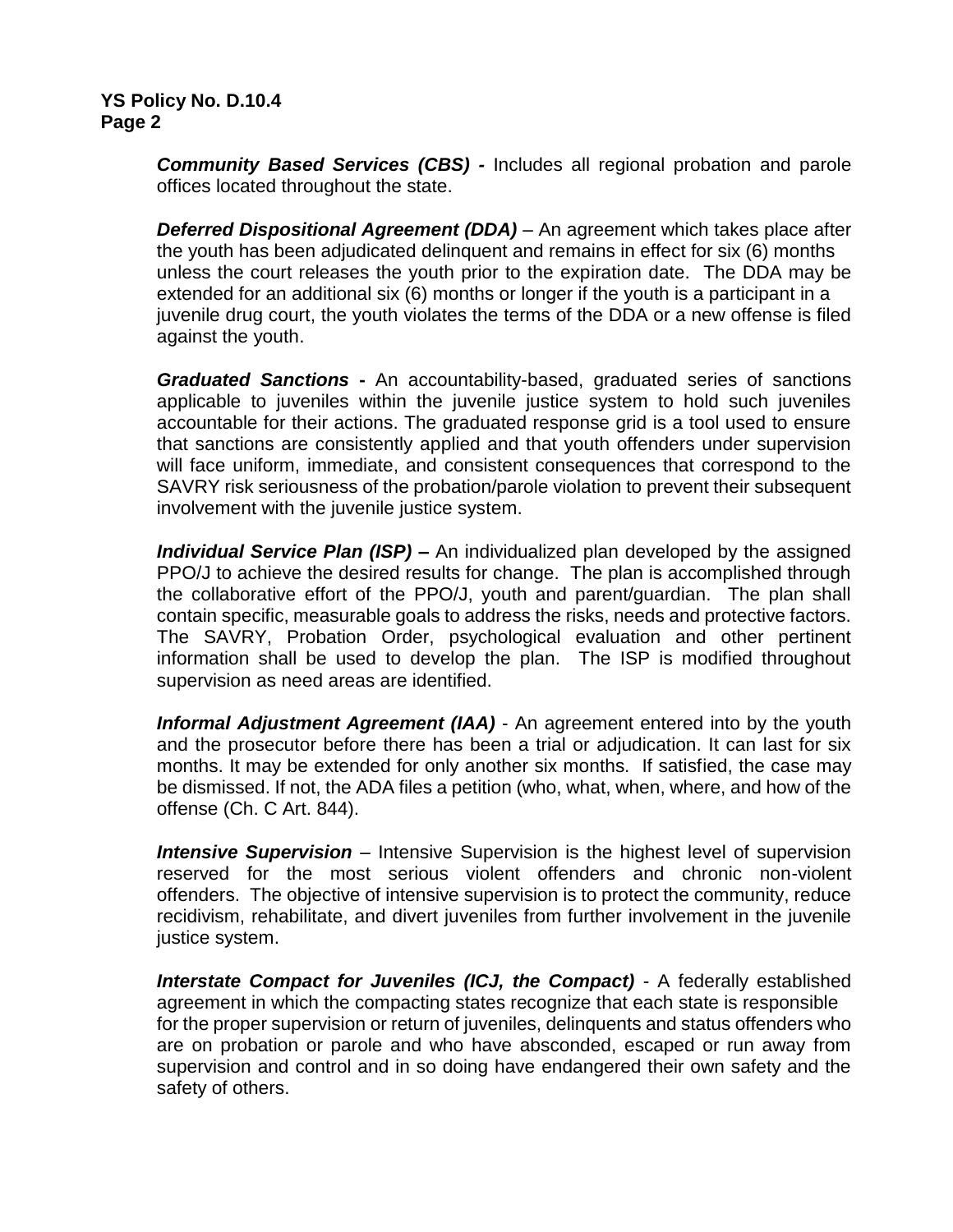*Placing Region* - The region from which a placement originates, usually the region where the youth's parent/guardian resides.

*Runaway* - When a youth in YS custody leaves the grounds of the program without authorization; if the youth fails to return to the program within two hours from the time specified and authorized by the program; or there is reason to believe that the youth does not intend to return.

*Service Referral Matrix* **-** An inventory of community services specific to a region used to identify and match proper services based on the individual youth's risk/need factors. This proper matching between risk/needs and services has been shown to be critical in reducing re-offending and likewise improving public safety.

*Structured Assessment of Violence Risk in Youth (SAVRY)* - The SAVRY is an evidence-based assessment designed to assist professionals in making judgments about a youth's needs for case planning. The SAVRY utilizes a structured, professional judgment method of assessment, meaning the individual completing the assessment rates the youth on a number of evidence-based risk factors and then weighs all the information to come to a final determination that the youth is Low, Moderate or High risk for future violence and/or general reoffending.

*Supervising Region/Assigned Region* - The region assigned to provide courtesy supervision or supervise the youth while placed in a non-secure facility.

*Supervising Officer* - The PPO/J assigned to make contacts with the youth and facility representative while in a non-secure facility.

# **V. POLICY:**

It is the Deputy Secretary's policy to ensure that a classification system is utilized which identifies a youth's risk/needs with an initial assessment tool; provides an Individualized Service Plan (ISP) to address the youth's needs; reassesses the youth's risk/needs; reviews the ISP; and utilizes agency resources in an efficient and productive manner. Youth shall be monitored at an appropriate supervision level based on the objective assessment of identified risk factors, protective factors, youth's compliance with services and court orders along with any other pertinent information.

# **VI. PROCEDURES:**

- A. The **Levels of Supervision** are as follows**:**
	- New new cases prior to completion of the SAVRY
	- Low lowest level of supervision
	- Moderate intermediate level of supervision
	- High high level of supervision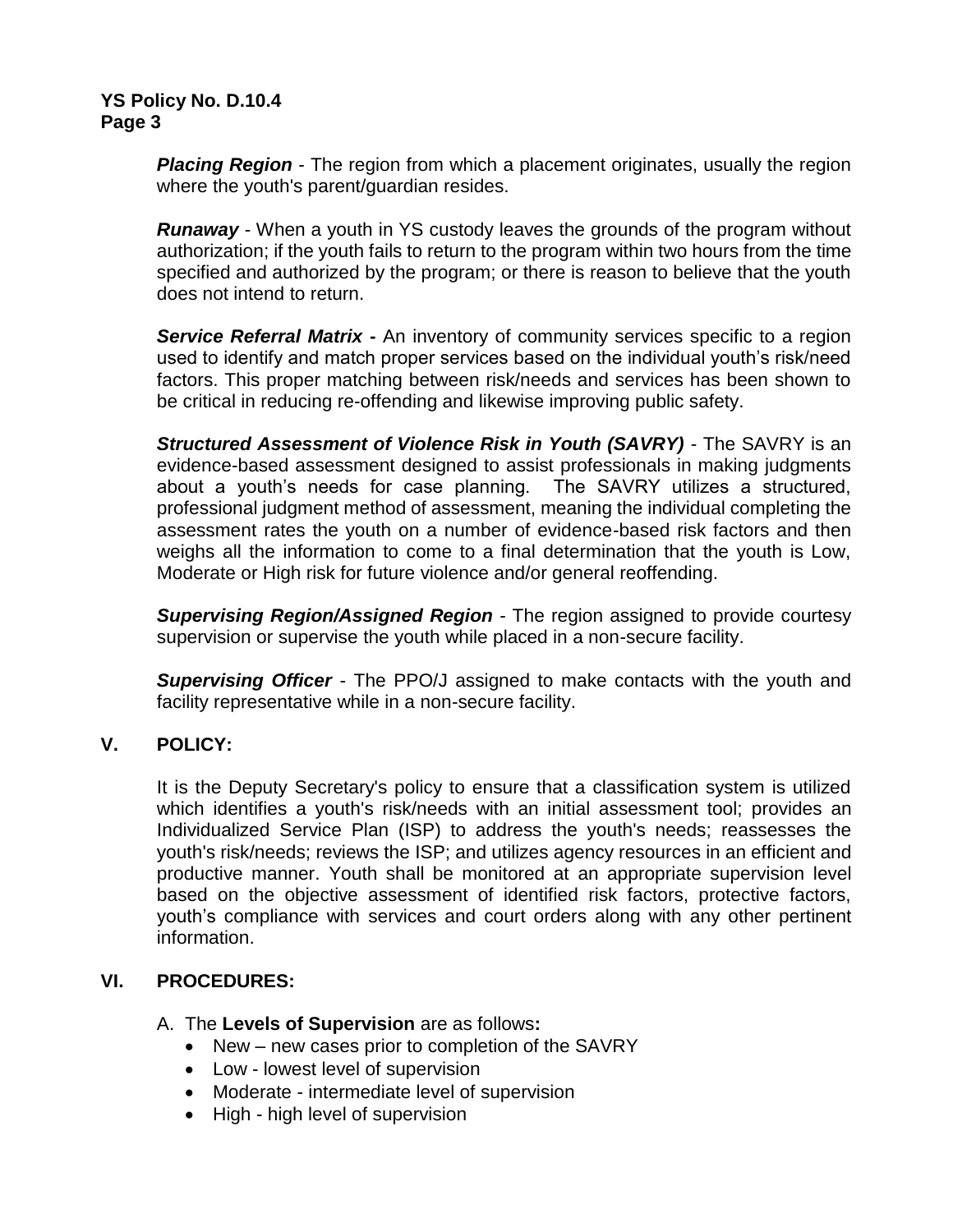- Intensive highest level of supervision
- PL 1 non-secure cases assigned in region of origin
- PL 2 non-secure case that originated in another region or non-secure cases assigned to a facility outside of the region of origin
- Secure- youth assigned to an OJJ secure facility
- Runaway youth who have absconded or run away

The PPO/J shall notify the youth and the youth's parent/legal guardian of the assigned supervision level and explain the minimum supervision requirements.

B. The SAVRY "Initial Assessment" and "Reassessment" shall be completed as outlined in YS Policy D.10.32. Upon completion of each SAVRY assessment, the "Supervision Level/Change" form shall be completed identifying an appropriate level of supervision based on the objective assessment of identified risk factors, protective factors, youth's compliance with services and court orders along with any other pertinent information.

The "Supervision Level/Change" form shall be completed by the PPO/J when the supervision level currently assigned needs to be changed prior to the next SAVRY Reassessment or Quarterly Review being due. The next review date will remain the same.

C. The PPO/J shall make the initial face-to-face contact with the youth within twentyfour (24) hours of receiving notification that the youth has been placed on probation, parole or in the custody of YS/OJJ. The 24-hour contact may be made by phone if the PPO/J is unable to make a face-to-face contact with the youth. If contact is not made face-to-face, the reason shall be included in the JETS narrative.

The PPO/J shall provide the after-hours contact information for the OJJ Regional Duty Officer. The PPO/J shall create a case narrative in JETS within seven (7) working days to document the contact and information that was provided.

- D. The PPO/J shall document all required contacts in a case narrative in JETS within seven (7) working days. Narrative entries shall summarize contacts with the youth, parent and collaterals and include all pertinent information. During the contact, the PPO/J shall discuss the youth's compliance with any court ordered conditions as well as his progress towards meeting the goals and objectives identified in the "Individualized Service Plan" (ISP).
- E. The youth shall be photographed and a printed copy with the date, youth's name and JETS # filed in Section 2 of the case file. An electronic copy shall also be maintained by Agency staff designated by the Regional Manager. An updated photograph shall be taken every six (6) months.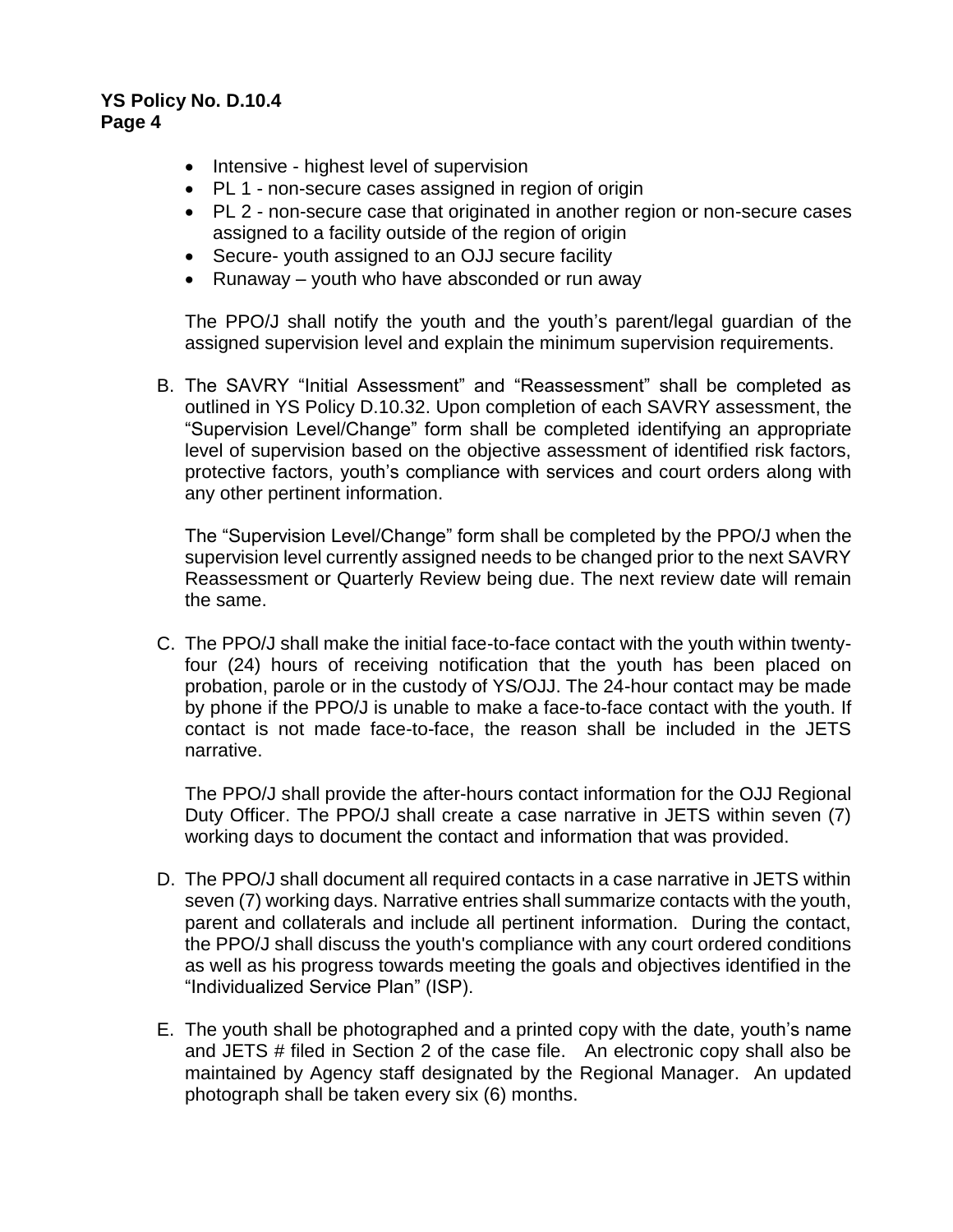## F. New Cases

- 1. When a new case is received and the SAVRY assessment has not previously been completed, the "Initial Supervision Level" form shall be completed by the PPO/J assigning the supervision level of "New". The next review date will be thirty (30) days from date of disposition (or notification) on probation cases; fourteen (14) days on non-secure cases; and five (5) days when secure custody is recommended by the court.
- G. IAA, DDA, Probation 6 months or less
	- 1. Unless a SAVRY assessment has previously been completed or is otherwise required (refer to D.10.32), when a youth placed on an Informal Adjustment Agreement (IAA), Deferred Dispositional Agreement (DDA) or probation supervision for a period of 6 months or less, the "Initial Supervision Level" form shall be completed by the PPO/J assigning the level of "Low".

The PPO/J shall use the Probation Order and other pertinent information obtained during intake to identify the need areas which shall be documented in a case narrative.

- 2. A "Quarterly Review" form shall be completed by the PPO/J in 90 days assigning a "Low" level of supervision.
- 3. Youth with an assigned Supervision Level of "Low" should have few or no salient needs requiring intervention. Caution should be taken not to place a youth with a "Low" supervision level in "Moderate" or "High" risk/need programs. If a significant need is discovered or it is believed a "Low" supervision is not appropriate, a SAVRY Social History and SAVRY Assessment shall be completed to determine the most appropriate supervision level and required interventions.

#### H. Probation

- 1. When a youth is placed probation supervision with YS, the PPO/J shall complete the SAVRY assessment as outlined in YS Policy D.10.32. The PPO/J shall also complete the "Supervision Level/Change" form identifying an appropriate level of supervision.
- 2. A "Quarterly Review" form shall be completed by the PPO/J at 90 days assigning an appropriate level of supervision.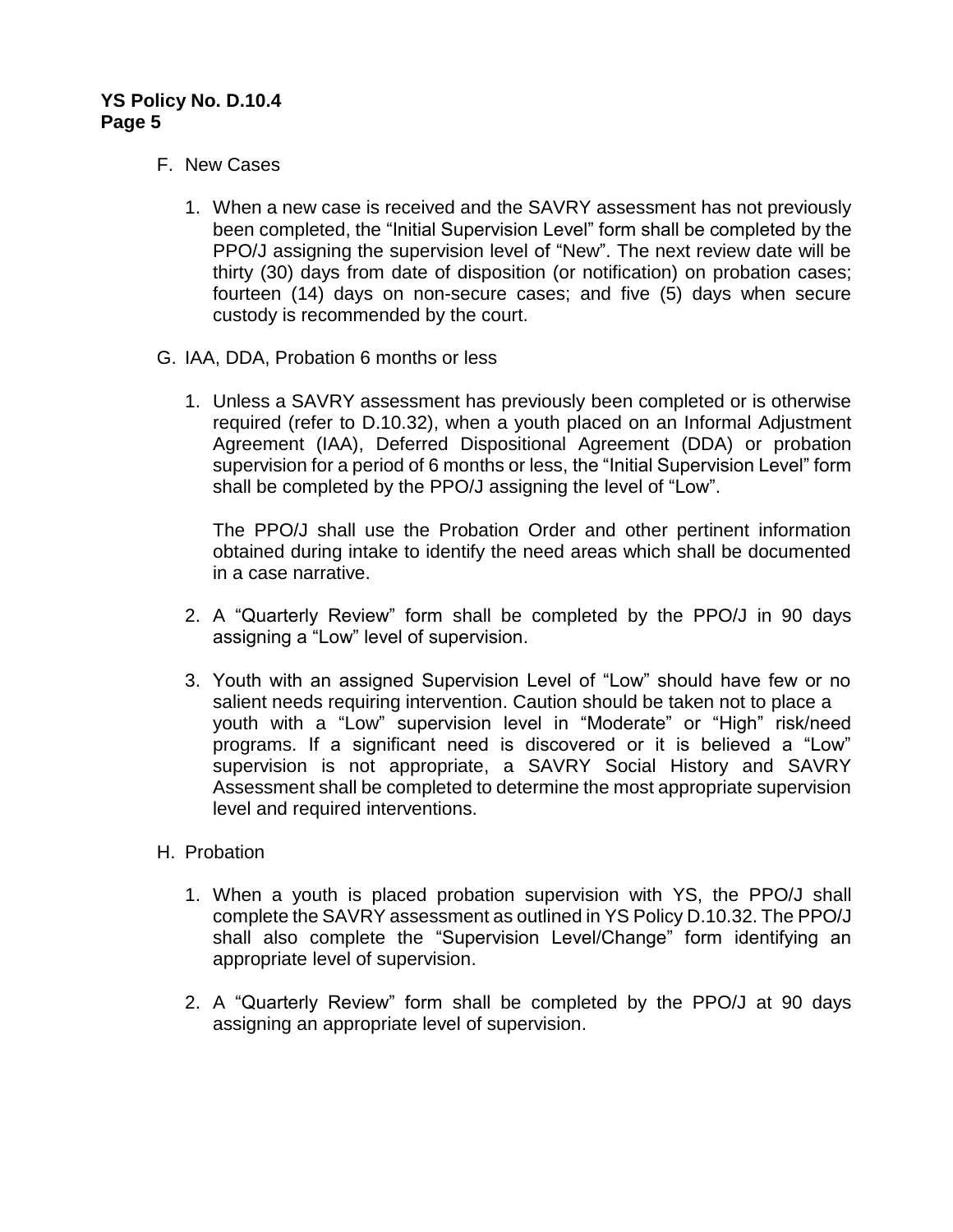- 3. Prior to recommending a youth be placed in YS custody, to the extent public safety is protected and the youth is not a threat to themselves or others, efforts shall be made to supervise the youth at the Intensive level of supervision prior to the removal of the youth from their home.
- I. Probation for Sexual Offense
	- 1. Youth assigned to YS probation supervision on a sexual offense shall be assigned a supervision level based on the identified risk on the most recent SAVRY assessment and Sexual Risk Appraisal, whichever is higher. A "Supervision Level/Change" form shall be completed by the PPO/J identifying an appropriate level of supervision.
- J. Interstate Compact for Juveniles (ICJ)
	- 1. When a youth moves out of state prior to completion of the Social History and SAVRY Assessment, the "Initial Supervision Level" form shall be completed by the PPO/J assigning a "Low" level of supervision. The next review date will be in 90 days.

The "Quarterly Review" form shall be completed by the PPO/J, assigning a "Low" level of supervision, every 90 days thereafter documenting the youth's progress as outlined in the ICJ Progress Report.

If the youth returns to Louisiana prior to expiration of the disposition, the PPO/J shall complete the SAVRY Social History, SAVRY assessment and ISP within 30 days of notification of the youth's return.

2. When a youth moves out of state after completion of the SAVRY Assessment, the "Supervision Level/Change" form shall be completed by the PPO/J, assigning a "Low" level of supervision, and the next review date will remain the same.

The "Quarterly Review" form shall be completed by the PPO/J, assigning a "Low" level of supervision, every 90 days thereafter documenting the youth's progress as outlined in the ICJ Progress Report.

A SAVRY "Reassessment" will not be completed unless the youth returns to Louisiana prior to expiration of the disposition. The PPO/J shall complete the SAVRY reassessment within 30 days of notification of the youth's return.

- K. Probation Dual Supervision/Non OJJ Placements
	- 1. When a youth on probation through a local parish probation office is under Dual Supervision with OJJ, a skeleton file shall be maintained in JETS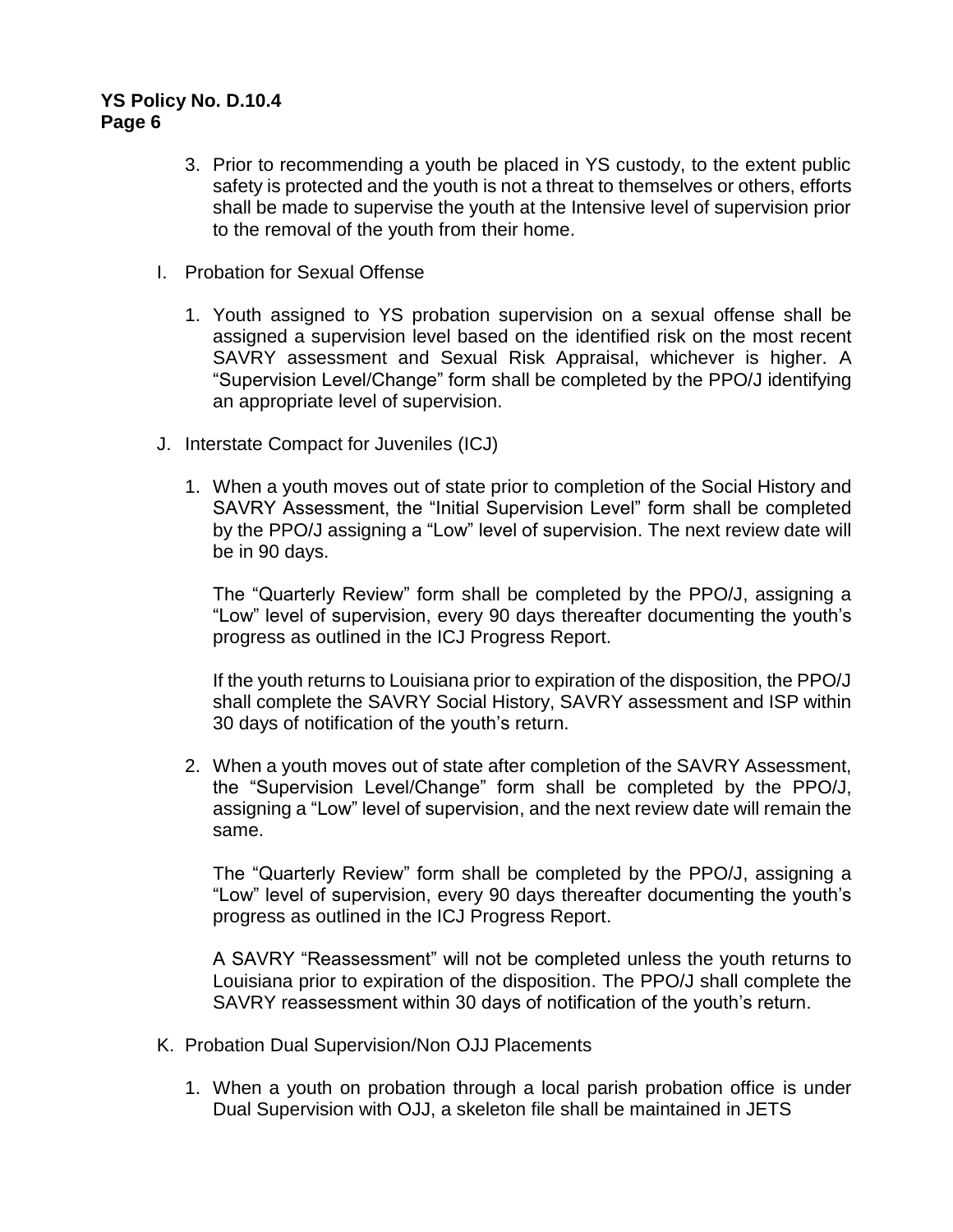including the Master, legal documents and progress reports. YS will monitor the youth's compliance with the contract program. CBS community contract providers shall be advised to contact the local parish probation office if there are any problems/concerns with a youth under dual supervision.

- 2. When a youth assigned to YS supervision is placed in a juvenile detention center, the PPO/J will make a minimum of one (1) face to face contact per month with the youth regardless of their assigned supervision level.
- 3. When a youth assigned to YS supervision is placed in an adult jail, the assigned PPO/J shall make a minimum of one (1) collateral contact per month with the jail to confirm the youth is still detained regardless of their supervision level. A face-to-face contact is not required.
- 4. When a youth assigned to YS supervision is placed in a non OJJ contracted residential program, such as in an inpatient substance use program, psychiatric facility, Youth Challenge Program, Job Corp or other private placement, the PPO/J shall make one (1) face-to-face or phone contact with the youth (when allowed by the program) and one (1) collateral contact with the facility per month, regardless of their assigned supervision level. The PPO/J shall make parental contacts based on supervision level requirements.

If it is determined face-to-face contacts with the youth are warranted and the youth is placed outside of the supervising region, the case shall be transferred for courtesy supervision. (Refer to Policy D.10.7) If the contact with the youth will be made by phone, the region of origin will continue to supervise the youth.

- L. Custody Non-Secure and Secure
	- 1. Youth who are assigned to YS custody and living at home, pending secure or non-secure placement, shall be supervised according to their current Supervision Level.
	- 2. When a youth in YS custody is placed in a juvenile detention center, the PPO/J shall make a minimum of one (1) face to face contact per month with the youth regardless of their assigned supervision level.
	- 3. When a youth in YS custody is placed in an adult jail, the PPO/J shall make a minimum of one (1) collateral contact per month with the jail to confirm the youth is still detained, regardless of their supervision level.
	- 4. When a youth in YS custody is assigned to a non-secure residential program (including a Psychiatric Residential Treatment Facility (PRTF), Therapeutic Group Home (TGH), shelter, state psychiatric hospital, inpatient substance use treatment center), the PPO/J shall make an initial face to face contact with the youth at the facility within fourteen (14) days of placement.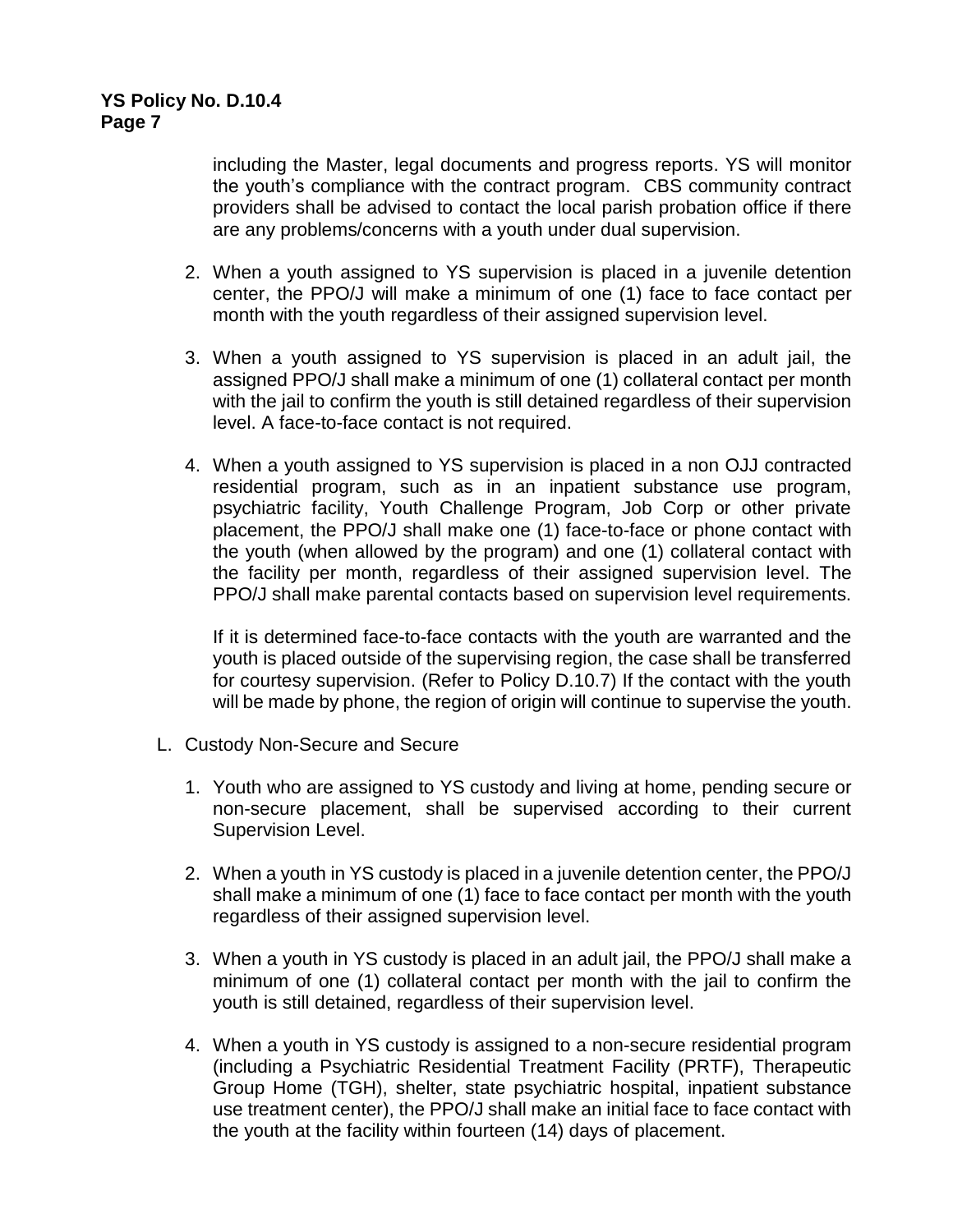At the time of the youth's initial placement, if the SAVRY Assessment was not completed in the same calendar month, the PPO/J shall complete a new SAVRY Reassessment. The next review date will be the date of the Administrative Review.

The "Supervision Level/Change" form shall also be completed assigning the supervision level of PL1 if the youth is placed within the region where the parent/permanent plan resides; or PL 2 if the youth is placed outside of the region where the parent/permanent plan resides. The Next Review Date will be the date of the next Administrative Review. The supervision levels of PL1 and PL2 shall not be used for youth in nonresidential programs or who receive in-home services.

The supervising PPO/J shall make at least monthly face-to-face contact with the youth and facility representative to discuss the youth's progress. The PPO/J shall make contact with the parent(s)/guardian(s) at their home. If contact with the parent/guardian is not made at the home, the reason shall be documented in a JETS case narrative.

5. When a youth in YS custody is initially assigned to a YS secure care facility, if the SAVRY Assessment was not completed in the same calendar month, the PPO/J shall complete a new SAVRY Reassessment. The "Supervision Level/Change" form shall also be completed assigning a "Secure" level of supervision with a review date of 90 days. The Secure Care Case Manager will complete the SAVRY Assessment and "Supervision Level/Change" form thereafter while the youth remains assigned to a YS secure facility.

The PPO/J shall make contact with the youth and facility representative when possible to assess the needs of the youth and plan for reintegration. If the youth is assigned to a secure facility that is not located in the same region as the assigned PPO/J, video conferencing shall be used to reduce the need for extensive travel.

#### M. Parole

1. When a youth is released from YS custody and placed on parole supervision, the "Supervision Level/Change" form shall be completed by the PPO/J assigning an appropriate supervision level based on the objective assessment of identified risk factors, protective factors, compliance with services and court orders along with any other pertinent information. The next review date will be the date the next SAVRY Reassessment or Quarterly Review would be due, whichever is sooner.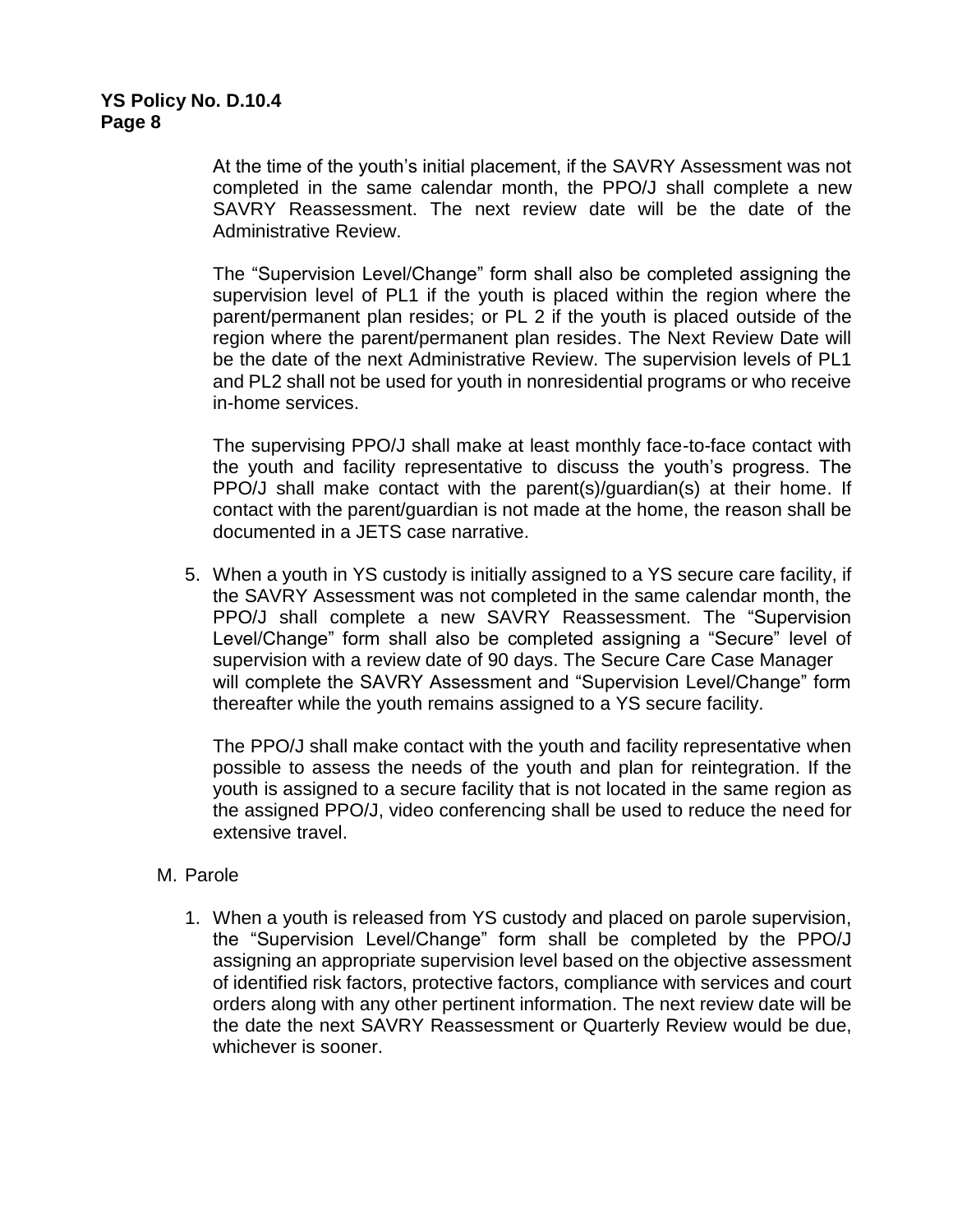- N. Runaway Probation Supervision and Non-Secure Custody
	- 1. When a youth assigned to YS supervision or non-secure facility runs away or absconds, the PPO/J shall complete the SAVRY "Supervision Level/Change" form assigning the "Runaway" level of supervision. The next review date will remain the same.
	- 2. If the youth remains on runaway at the time the SAVRY Reassessment is due, the PPO/J shall complete the "Quarterly Review" form identifying the supervision level as "Runaway". The "Quarterly Review" form will be completed every 90 days thereafter until the youth is apprehended.

When the youth is located, the PPO/J shall complete the SAVRY "Reassessment" and "Supervision Level/Change" form assigning the appropriate level of supervision.

- O. The PPO/J shall make collateral contacts with service providers as outlined in D.10.4(a). Collateral contacts shall be made with contract and community based programs who are providing services to the youth.
- P. The assigned PPO/J shall utilize the SAVRY assessment, social history, psychological and psychiatric evaluations, school records, prior services etc. to develop an Individual Service Plan (ISP) that is specific to the most critical needs of a youth. The plan shall include specific, measurable goals and shall be modified throughout supervision as need areas change. The youth and parents/guardians shall be given the opportunity to participate in the formulation of this plan. (Refer to YS D.10.32)
- Q. Graduated sanctions shall be imposed when there is noncompliance with conditions of probation/parole, court orders and/or treatment. The assigned PPO/J shall document all attempts to provide services, monitor youth at an appropriate level of supervision, and when needed, impose graduated sanctions prior to revocation of probation in JETS. (Refer to YS D.10.17)
- R. The PPO/J shall forward all SAVRY assessments and Supervision forms to the PPS/J for review and electronic approval in JETS. The PPO/J shall document all SAVRY assessments and Supervision forms, as they are completed, in the Review History section of the ISP in JETS.
- S. A youth can only be moved from the Intensive or High level of supervision directly to the Low level of supervision with authorization from the Regional Manager.